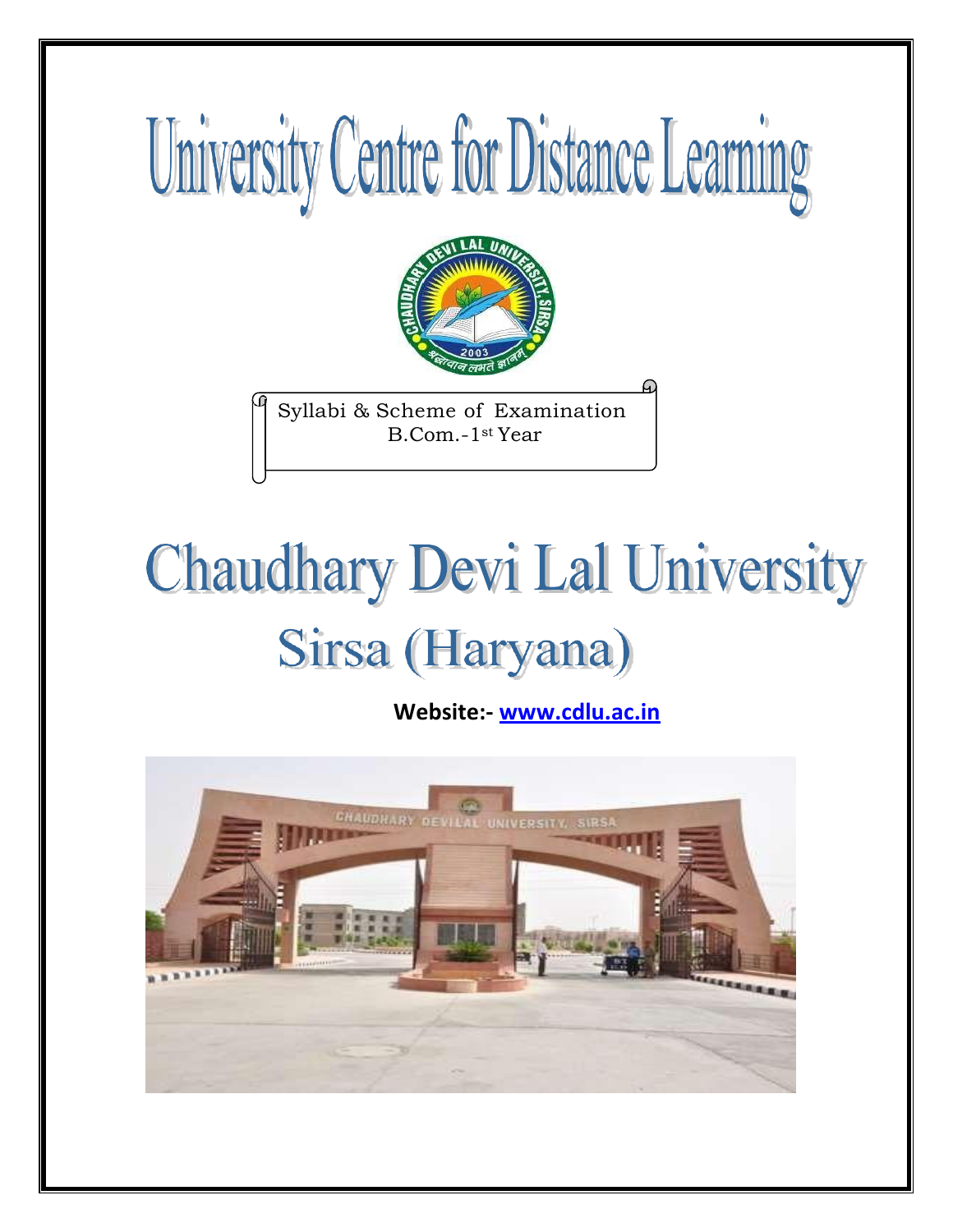# SYLLABUS AND SCHEME OF EXAMINATION OF

# B.COM-1<sup>st</sup> Year

| <b>Paper Code</b> | <b>Name of Paper</b>            | <b>Time</b> | <b>Maximum marks</b> |
|-------------------|---------------------------------|-------------|----------------------|
|                   |                                 |             |                      |
| BC <sub>01</sub>  | <b>Business Communication</b>   | 3 Hours     | $80 + 20$            |
| BC <sub>02</sub>  | <b>Business Mathematics</b>     | 3 Hours     | $80 + 20$            |
| BC <sub>03</sub>  | <b>Financial Accounting</b>     | 3 Hours     | $80 + 20$            |
| BC <sub>04</sub>  | <b>Business Economics</b>       | 3 Hours     | $80 + 20$            |
| BC <sub>05</sub>  | <b>Business Management</b>      | 3 Hours     | $80 + 20$            |
| <b>BC06</b>       | <b>Basics of Computer</b>       | 3 Hours     | $50T + 50P$          |
| BC07              | <b>Environmental Studies</b>    | 3 Hours     | $60+25+15$           |
|                   | (Compulsory qualifying subject) |             |                      |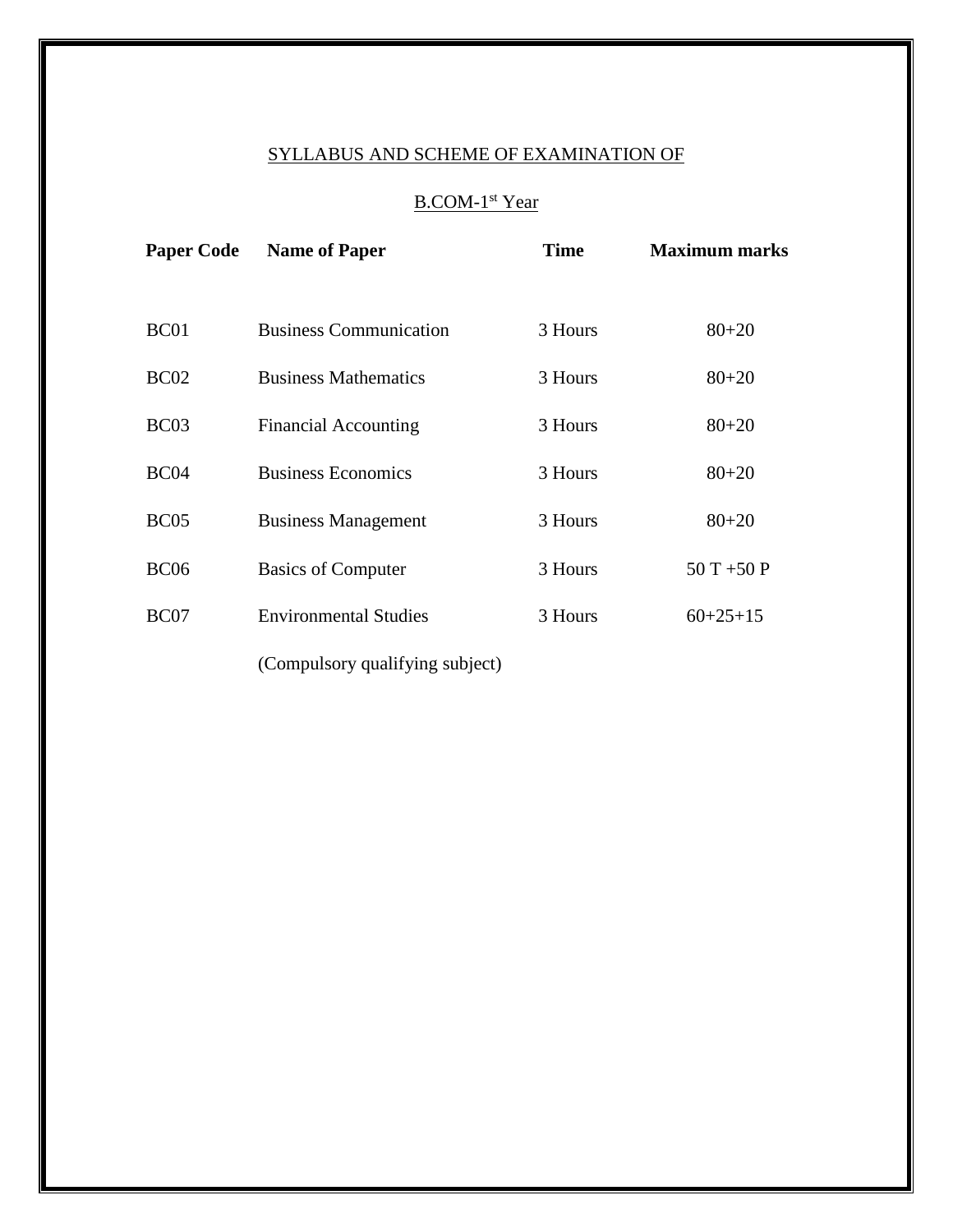# **Business Communication (BC01)**

**Max. Marks: 80+20**

# **Time: 3 Hrs**.

**Note:** The question paper will be of 80 marks and it will consist of 9 questions, out of which the candidates would be required to attempt five questions. The first question will be compulsory which will include eight short questions. The candidates have to attempt any four questions out of the remaining questions. All questions will carry equal marks.

# **Introducing Business Communication:**

Basic forms of communicating, Communication models and processes, Effective communication: Theories of communication; Audience Analysis.

# **Self-Development and Communication**:

Development of positive personal attitudes; SWOT analysis; Votes model of interdependence; Whole communication

# **Corporate Communication:**

Formal and informal communication network Business Miscommunication (Barriers); improving communication; Practices in business communication; Group discussions; Mock interviews; Seminars; Effective listening exercise, Individual and group presentation and reports writing.

Principles of Effective Communication

# **Writing Skills:**

Planning business messages, Rewriting and editing; The first draft; Reconstructing the final draft Business letters and memo formats; Appearance request letters; Good news and bad news letters; Persuasive letters; Sales letters; Collection letters; Office memorandum.

# **Report Writing:**

Introduction to a proposal, short report and formal report, report preparation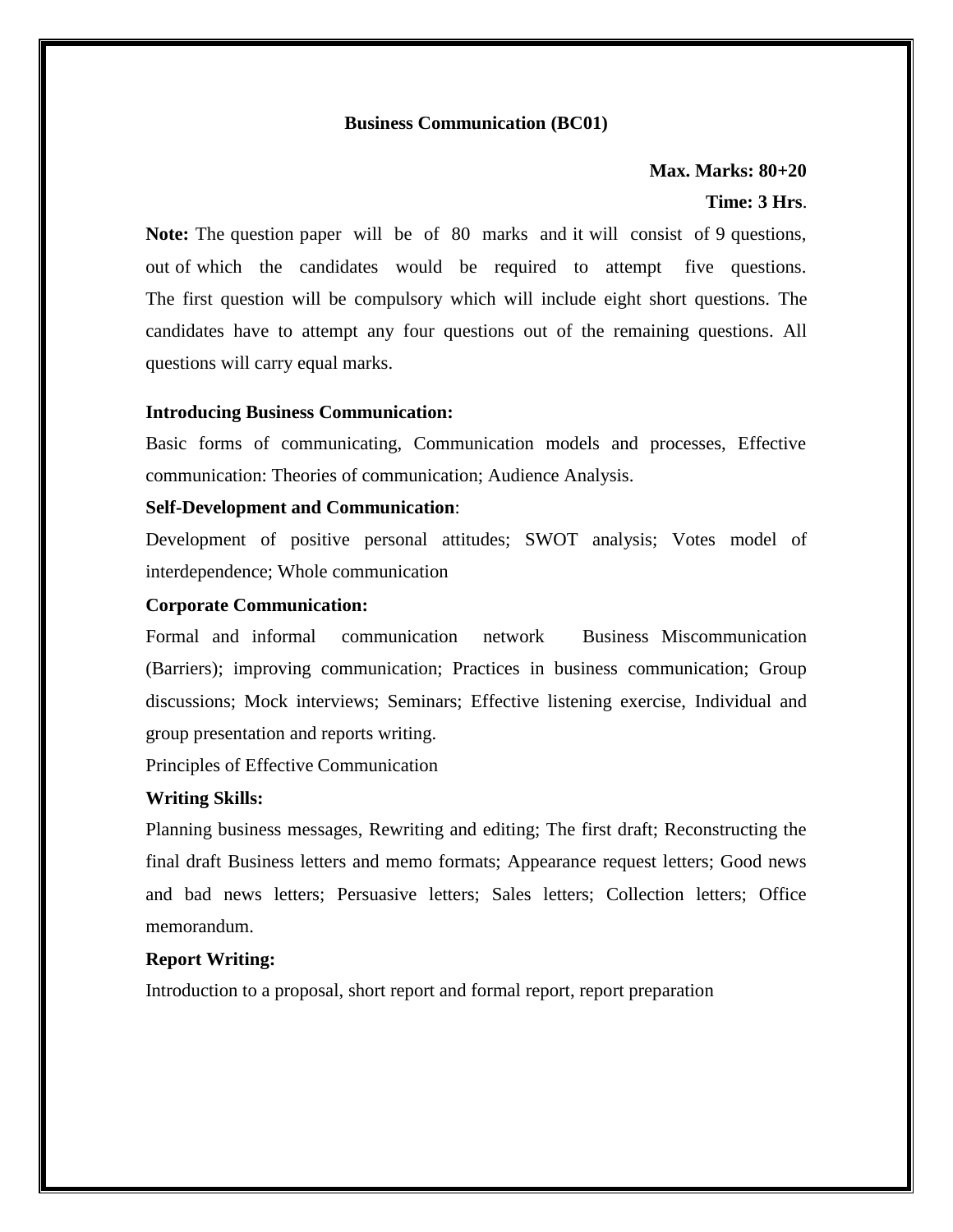# **Oral Presentation:**

Principles of oral presentation, factors affecting presentation, sales presentation, training presentation conducting surveys, speeches to motivate effective presentation skills.

Non-Verbal Aspects of Communicating

# **Body language:**

Kinesics, proxemics, para language Effective Listening:

Principles of effective listening; Factors affecting listening exercise; oral, written and

video sessions

# **Interviewing Skiffs:**

Appearing in interview; conducting interviews; writing resume and letter of application

# **Modern Forms of Communicating:**

Fax, E-mail, Video conferencing etc.

# **International Communication:**

Cultural sensitiveness and cultural context; writing and presenting in international

situations; Inter-cultural factors in interactions; Adapting to global business.

# **Suggested Readings:**

- 1. Bovee and Thill: Business communication Today, Tata Mc-Graw Hill, New Delhi.
- 2. Ronald E. Dulek and John S. Fielder: Principles of Business communication; Macmillan Publishing Company, London
- 3. Randall E. Magors : Business communication; Harper and Row New York.
- 4. Webster's Guide to Effective Letter writing; Harper and Row, New York.
- 5. Balasubramanyam: Business communications; Vikas Publishing House, Delhi.
- 6. Kaul: Business Communication; Prentice Hall, New Delhi.
- 7. Kaul: Effective Business Communication; Prentice Hall, New Delhi.
- 8. Patri VR: Essentials of Communication; Greenspan Publications, New Delhi
- 9. Senguin J: Business communication; The Real world and Your career, Allied Publishers, New Delhi.
- l0. Robinson, Netrakanti and shintre: communicative competence in Business English; orient Longman, Hyderabad.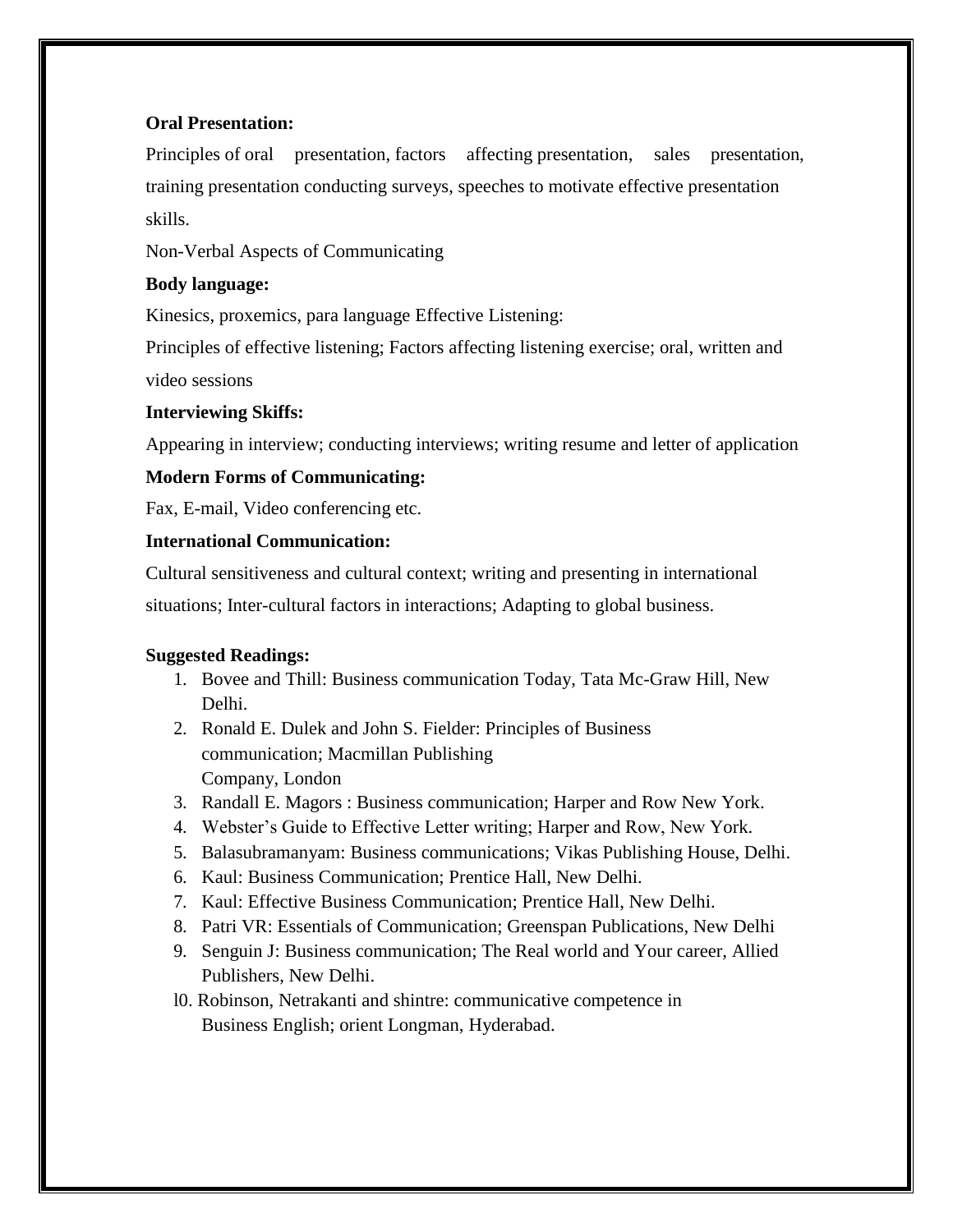# **Business Mathematics (BC02)**

# **Max. Marks: 80+20**

# **Time: 3 Hours**

**Note:** The question paper will be of 80 marks and it will consist of 9 questions, out of which the candidates would be required to attempt five questions. The first question will be compulsory which will include eight short questions. The candidates have to attempt any four questions out of the remaining questions. All questions will carry equal marks.

# **Calculus:**

(Problems and theorems involving trigonometrically ratios are not to be done)

# **Differentiation:**

Partial derivatives up to second order, Homogeneity of functions and Euler's theorem; Total differentials; Differentiation of implicit function with the held of total differentials. Maxima and Minima; Cases of one variable involving second or higher order derivatives, Cases of two variables involving not more than one constraint.

### **Integration:**

Integration as ant derivative process; Standard forms; Methods of integration by substitution by parts and by use of partial fractions; Definite integration; Finding areas in simple bases, Consumers and producers surplus; Nature of Commodities Learning Curve; Leontiff Input-Output Model.

# **Matrices and Determinants:**

Definition of a matrix, Types of matrices; Algebra of matrices; properties of determinants; Calculation of values of determinants upto third order; Adjoin of a matrix, elementary row or column operation; Finding inverse of a matrix through adjoin and elementary row or column operations; Solutions of a system of linear equations having unique solution and involving not more than three variables.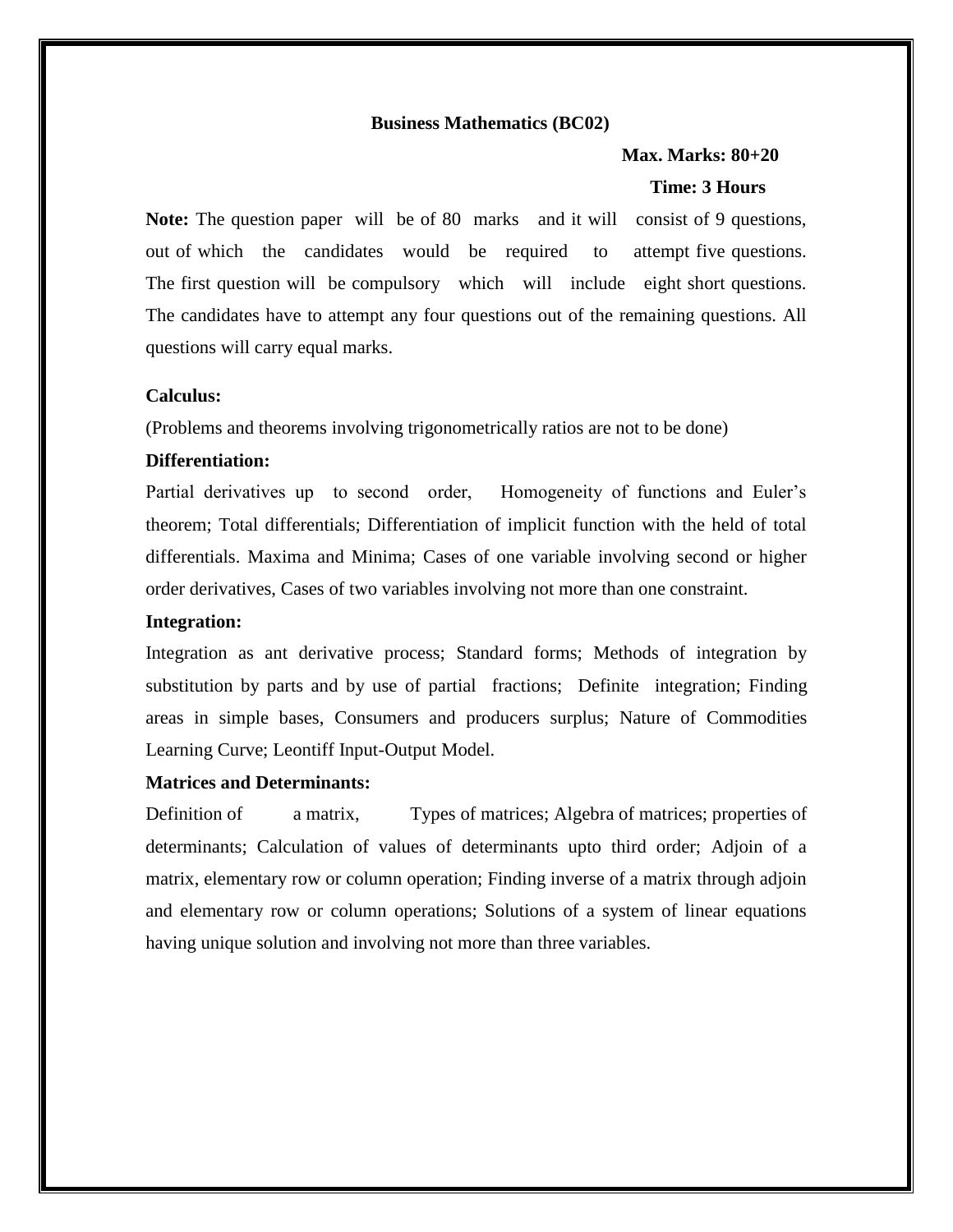# **Linear Programming Formulation of LPP:**

Graphical method of solution; Problems relating to two variables including the case of mixed constraints; Cases having no solution, multiple solutions, unbounded solution and redundant constraints

# **Simple Method:**

Solution of problems up to three variables, including cases of mixed constraints, Duality; Transportation Problem

# **Compound Interest and Annuities:**

Certain different type of interest rates; Concept of present value and amount of a sum; Types of annuities; Present value and amount of an annuity, including the case or continuous compounding; Valuation or simple loans debentures. Problem relating to sinking funds**.**

# **Suggested Readings:**

- 1. Allien, R.G.D.: Base Mathematics; Macmiltan, New Delhi.
- 2. Dowling, E.T.; Mathematics for Economics; Schaum Series, McGraw Hill, London.
- 3. Loomba, Paul: Linear Programming; Tata McGraw Hill, New Delhi.
- 4. Vohra, N.D.: Quantitative Techniques in Management; Tata McGraw Hill, New Delhi.
- 5. Sni, R.S.: Business Mathematics; Pitamber Publishing House.
- 6. Kapoor, V.K. : Business Mathematics; Sultan Chand & Sons, Delhi.
- 7. Holden; Mathematics for Business and Economics; Macmillanm India, New Delhi.

### **Financial Accounting (BC03)**

# **Max. Marks: 80+20 Time: 3 Hours**

**Note:** The question paper will be of 80 marks and it will consist of 9 questions, out of which the candidates would be required to attempt five questions. The first question will be compulsory which will include eight short questions. The candidates have to attempt any four questions out of the remaining questions. All questions will carry equal marks.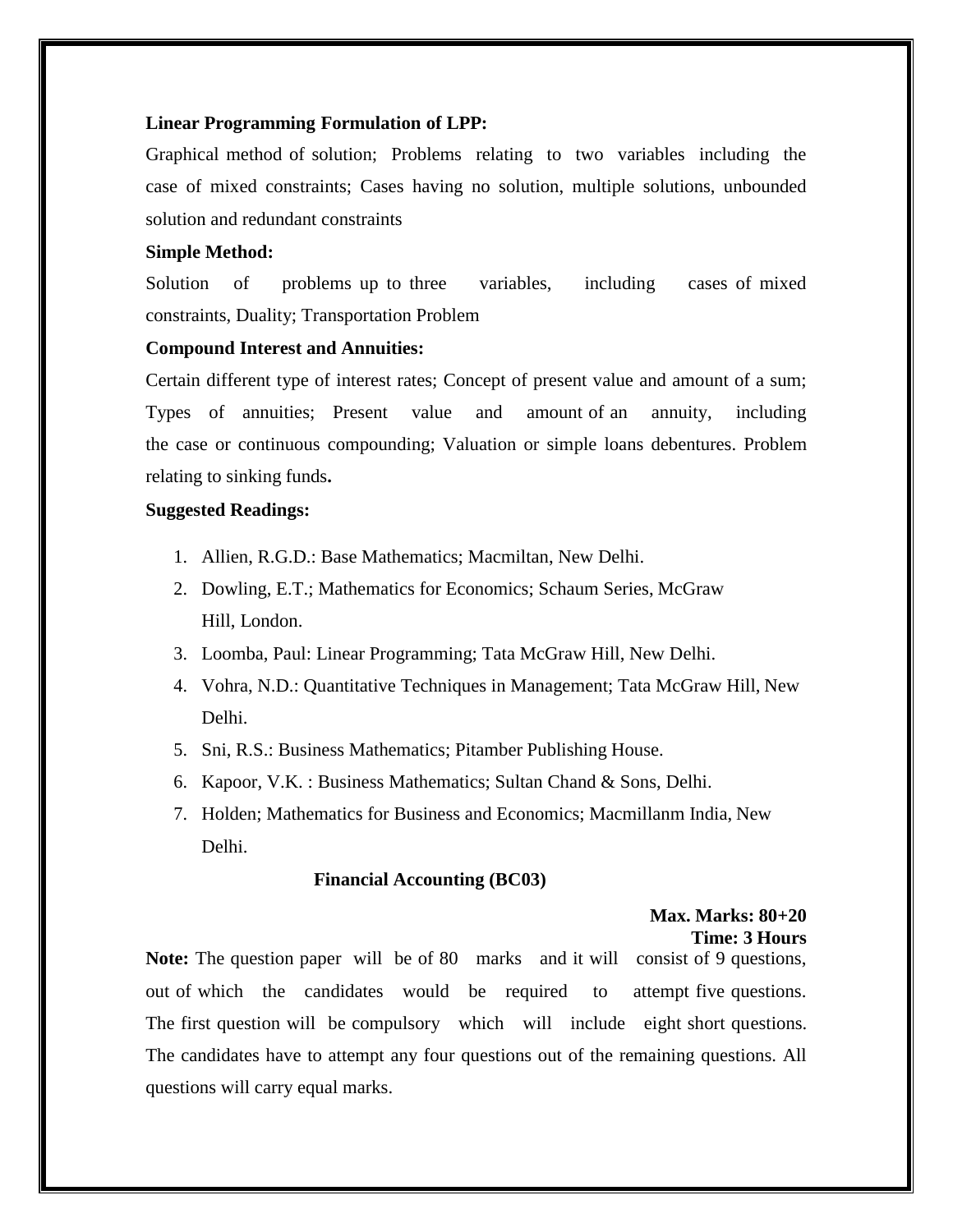# **Meaning and Scope of Accounting:**

Need development and definition of accounting; Bookkeeping and accounting; Persons interested in accounting; Disclosures; Branches of accounting; Objectives of accounting.

# **Accounting Principles:**

International accounting standards (only outlines); Accounting principles: accounting standards in India (only outlines)

# **Accounting transactions:**

Accounting Cycle; Journal; Rules of debit and credit; Compound journal entry, Opening entry; Relationship between journal and ledger; Rules regarding posting; Trial balance; Sub-division of journal

# **Capital and Revenue:**

Classification of Income; Classification of expenditure. Classification of receipts, Accounting concepts and Income measurement; Expired cost and income measurement.

# **Final accounts:**

Manufacturing accounts; trading account; Profit and loss account; Balance Sheet, Adjustment entries.

# **Rectification of errors:**

Classification of errors; Location of errors; Rectification of errors; Suspense account; Effect on profit.

# **Depreciation Provisions, and Reserves:**

Concept of depreciation; Causes of depreciation, Depreciation depletion, amortization and dilapidation, Depreciation accounting; Method of recording depreciation, Method for providing depreciation; Depreciation of different assets; Depreciation of replacement cost, Depreciation policy a per Accounting standard; Depreciation Accounting; Provisions and Reserves. Accounting of Non Trading Institutions.

Special Accounting Areas:

# **Consignment Accounts:**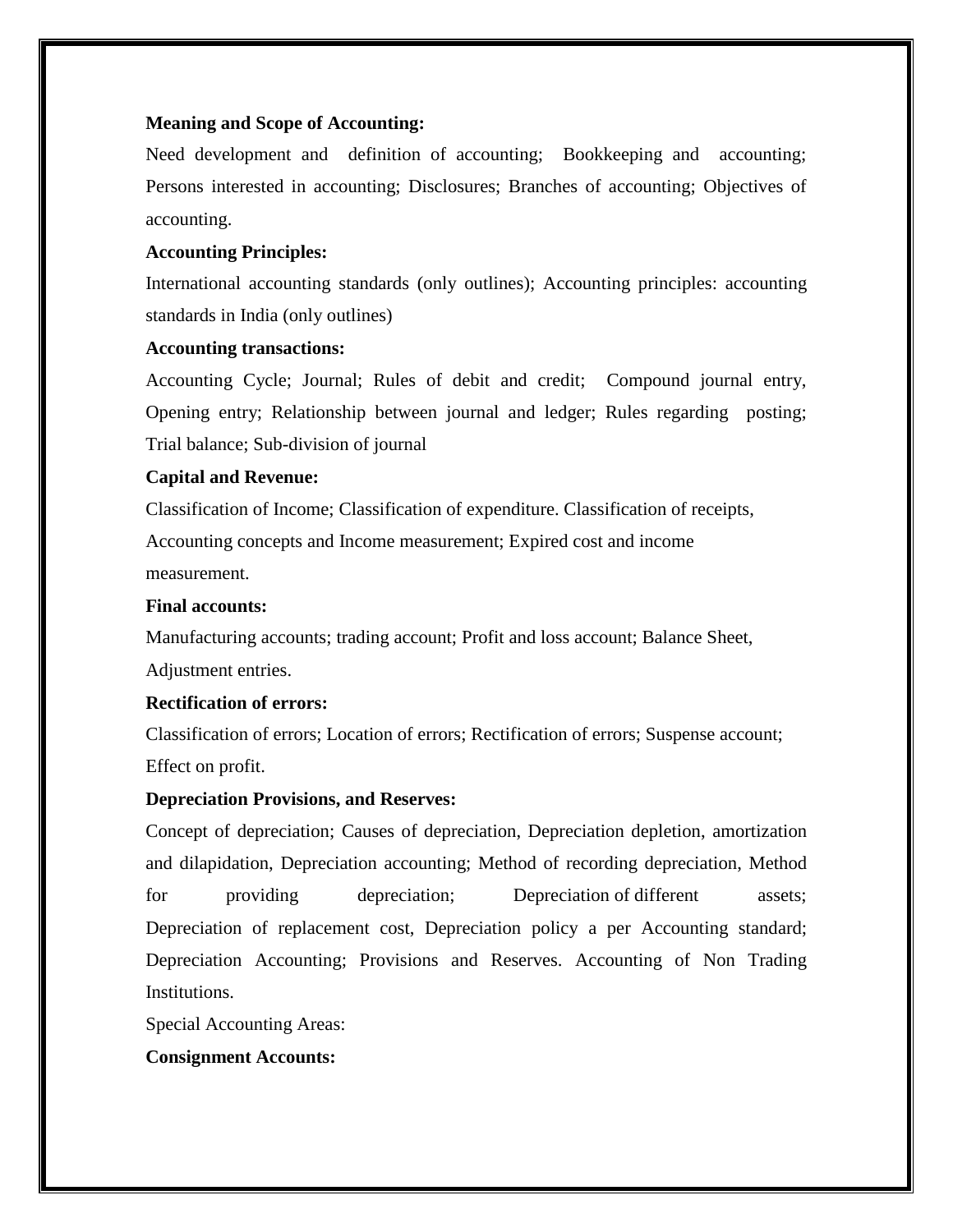Important terms, Accounting records; Valuation of unsold stock, Conversion of consignment into Branch.

# **Joint Venture Accounts:**

Meaning of Joint venture; Joint venture and partnership; Accounting records.

# **Branch Accounts:**

Dependent Branch, Debtors system, stock and debtor system; Final accounts system; Wholesale branch, Independent branch: Foreign branch.

# **Hire purchase and Installment purchase system:**

Meaning of hire-purchase contract; Legal provision regarding hire purchase contract; Accounting record for goods of substantial sale values, and accounting records for good of small values, Installment purchase system,

After Sale service.

# **Partnership Accounts:**

Essential characteristics of partnership; partnership deed; Final accounts; Adjustments after closing the accounts; Fixed and fluctuating capital, Goodwill; Joint Life Policy; Change in Profit Sharing Ratio.

# **Reconstitution of a partnership firm:**

Admission of a partner, Retirement of a partner, Death of a partner; Amalgamation of partnership firm; Dissolution of a partnership firm- Modes of dissolution of a firm, Accounting entries; Insolvency of partners; Sale of firm to a company; Gradual realization of assets and piecemeal distribution.

Suggested Readings:

- 1. Anthony, R.N. and Reece, J.S.: Accounting Principles, Richard Irwin Inc.
- 2. Gupta, R.L. and Radhaswanmy, M. Financial Accounting; Sultan Chand and Sons, New Delhi.
- 3. Monga, J.R. Ahuja, Girish and Sehgal, Ahok : Financial Accounting, Mayur Paper Back, Noida
- 4. Shukla, M.C. Grawal, T.S. and Gupta, S.C.: Advanced Accounts, S Chand and Co. New Delhi.
- 5. The Institute of Chartered Accountants of India: Compendium of statement and Standards of Accounting, New Delhi.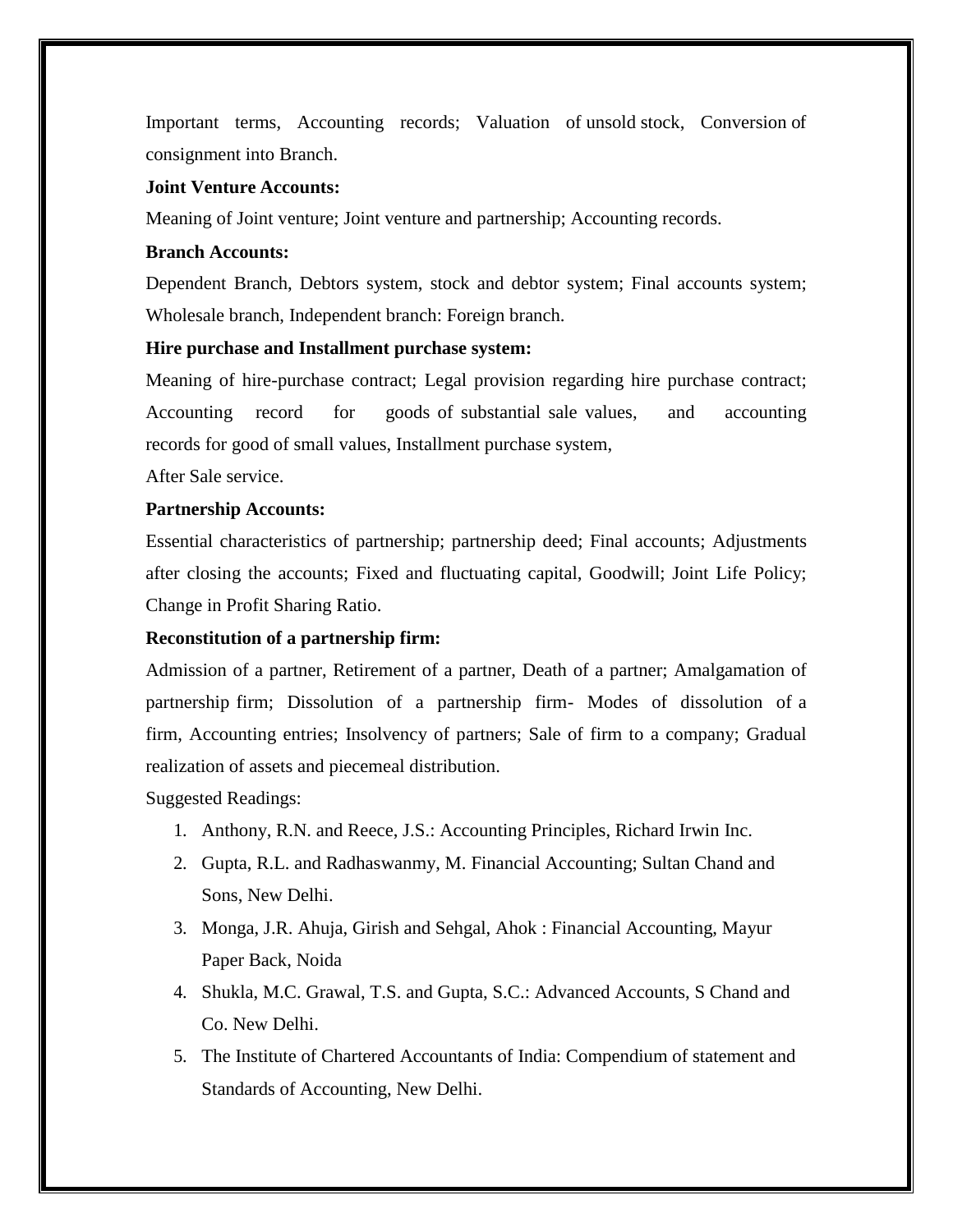# **Business Economics (BC04)**

# **Max. Marks: 80+20 Time: 3 Hours**

**Note:** The question paper will be of 80 marks and it will consist of 9 questions, out of which the candidates would be required to attempt five questions. The first question will be compulsory which will include eight short questions. The candidates have to attempt any four questions out of the remaining questions. All questions will carry equal marks.

Introduction: Basic problems of an economy, Working of price mechanism.

# **Elasticity of Demand:**

Concept and measurement of elasticity of demand; Price, Income and cross elasticity, average revenue, marginal revenue, and elasticity of demand; Determinants of elasticity of demand; Importance of elasticity of demand

# **Production Functions:**

Law of variable properties; Iso-quants; Economic regions and optimum factor combination; Expansion path; Return to scale; Internal and external economies and diseconomies; Ridge lines.

# **Theory of Costs:**

Short run and long run cost curves- traditional and modern approaches.

# **Market Structures:**

Market structures and business decisions: Objectives of a business firm.

(a) **Perfect Competition:** Profit maximization and equilibrium of firm and industry; Short run and Long-run supply curves; Price and output determination, Practical applications.

(b) **Monopoly**: Determination of price under monopoly: Equilibrium of a firm, comparison between perfect competition and monopoly: Multi-plant monopoly; Price discrimination; practical applications.

(c)**Monopolistic Competition:** Meaning and characteristics: Price andoutput determination under monopolistic competition; product differentiations, Selling costs, Comparison with perfect competition; Excess capacity under monopolistic competition.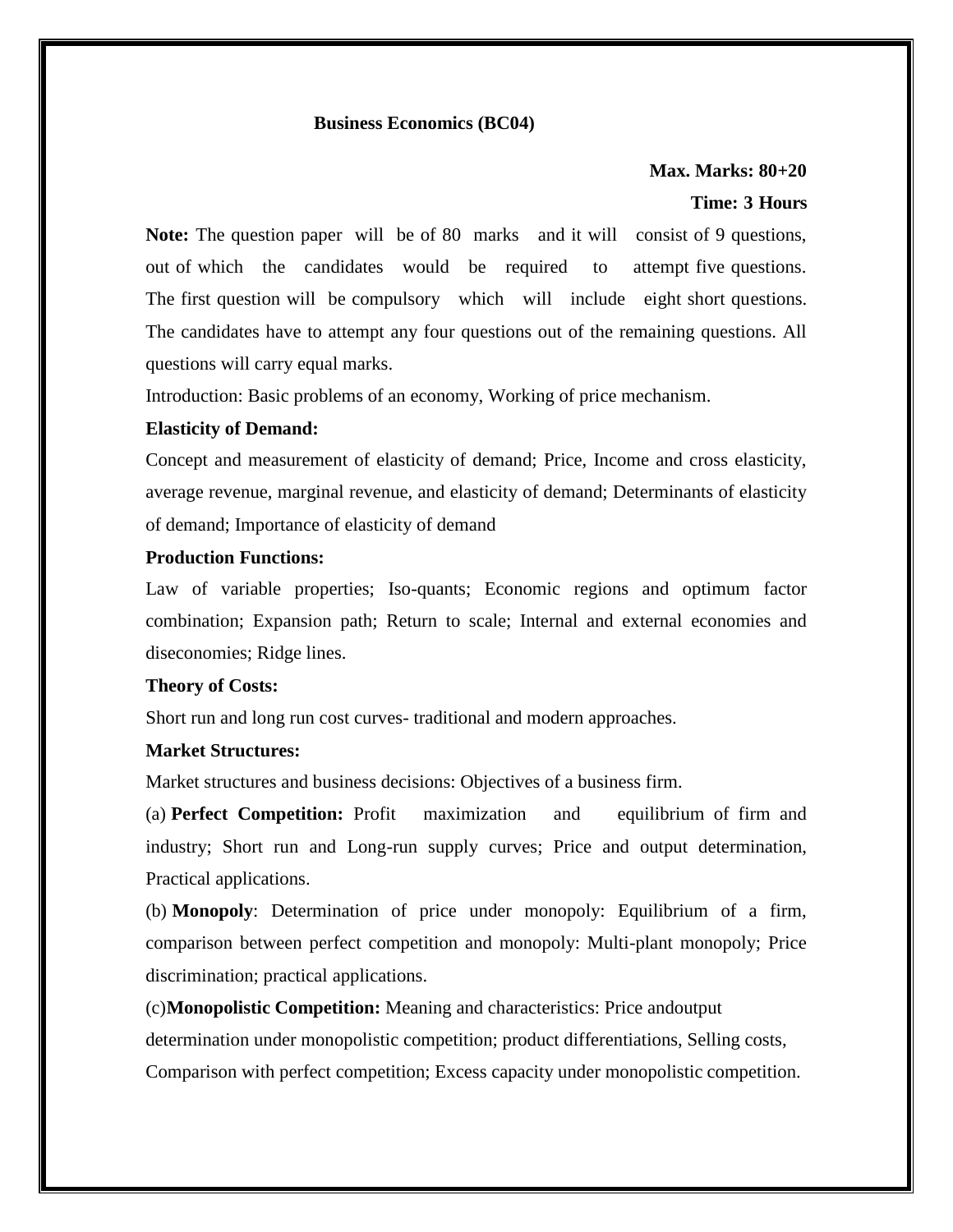**(d) Oligopoly:** Characteristics, indeterminate pricing and output; Classical model of oligopoly; Price leadership; Collusive oligopoly; Kinked demand curve.

# **Factor Pricing-l:**

Marginal Productivity theory and demand for factors; Nature of supply of factor inputs; Determination of wage rates under perfect competition and monopoly; Exploitation of labour; Rent-concept; Ricardian and modem theories of rent Quasi-rent.

# **Factor Pricing-II;**

Interests-concept and theories of interest; Profit-nature, concepts and theories of profit **Suggested Readings:**

- 1. John P. Gonld Jr. and Edward P. Lazear: Micro-economic Theory; All India Travelfer, Delhi.
- 2. Browning Edger K. and Browning Jacquenlence, M. Micro- economic Theory and Applications; Kalyani, New Delhi.
- 3. Watson Donald s. and Getz Molcolm: price Theory and Its Uses, Khosia Publishing House, New Delhi.
- 4. KoutsoyianniA. : Modern Micro-economics: Macmillan, New Delhi.
- 5. Richard G Lipsly: An Introduction to Positive Economics: ELBS, Oxford.
- 6. Fitgler G: The Theory of Price: prentice Hail of India.
- 7. Nellis & Parker: The Essence of Business Economics: prentice Hall, New Delhi
- 8. Ferguson, P.R and Rothschitd, R. and Ferguson, GJ.: Business Economics; Macmillan, Hampshire.
- 9. Ahuja, H.L: Business Economics; s. chand & co. New Delhi.

# **Business Management (BC05)**

# **Max. Marks: 80+20**

# **Time: 3 Hours**

**Note:** The question paper will be of 80 marks and it will consist of 9 questions, out of which the candidates would be required to attempt five questions. The first question will be compulsory which will include eight short questions. The candidates have to attempt any four questions out of the remaining questions. All questions will carry equal marks.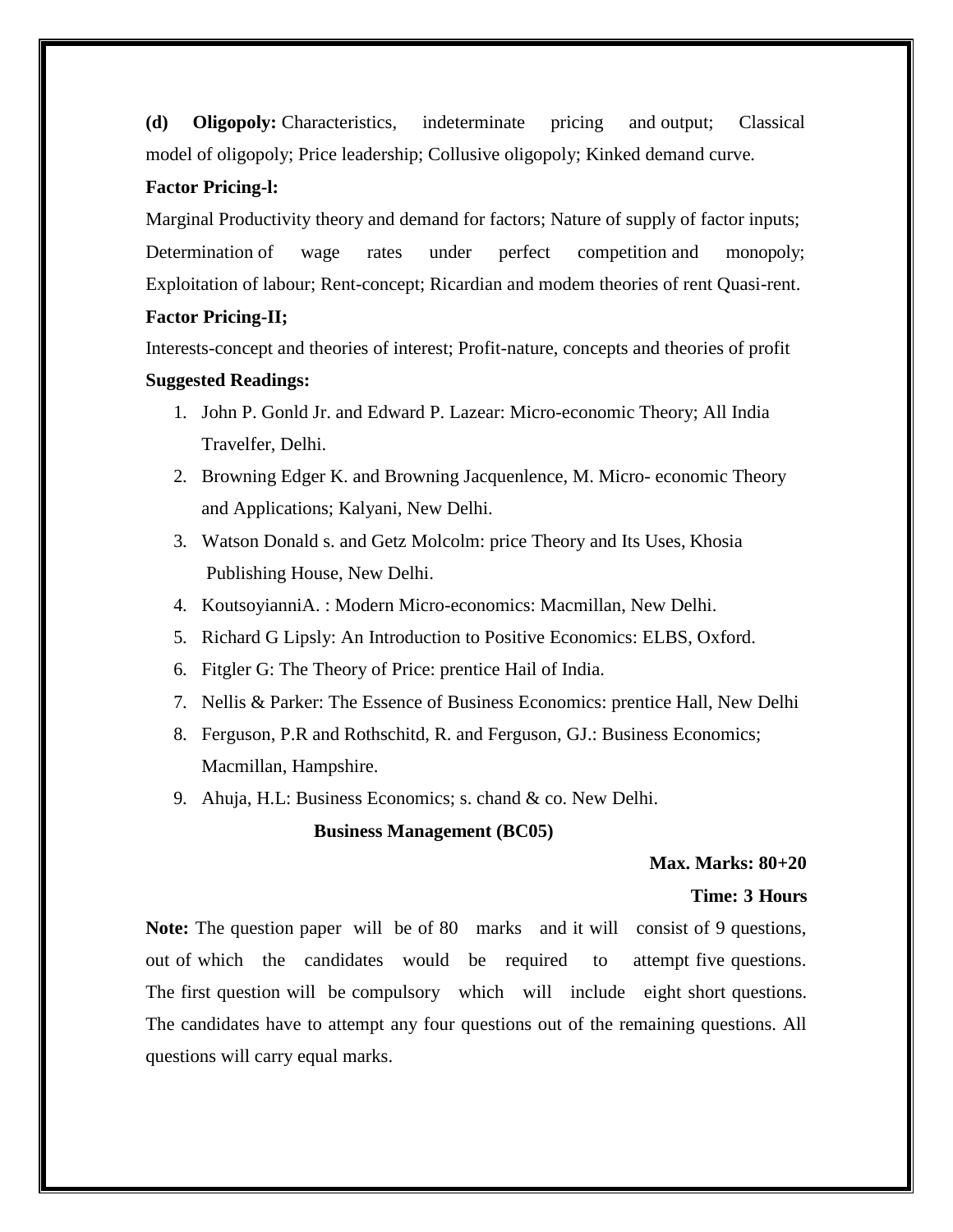# **Introduction:**

Concept, nature, process and significance of management; Managerial roles (Mintzberg); An overview of functional areas of management; Development of management through; Classical and neo- classical systems; contingency approaches.

# **Planning:**

Concept, process, and types Decision making concept and process, bounded atonality, management by objectives, Corporate planning; Environment analysis and diagnosis; Strategy formulation.

# **Organizing:**

Concept, nature, process and significance; Authority and responsibility relationships; centralization and decentralization; Depart mentation; Organization structure-forms and contingency factors.

# **Motivating and Leading people at Work:**

Motivation concept; theories-Maslow, Herzberg, Megrcgor, and Ouchi; Financial and non-financial incentives.

# **Leadership:**

Concept and leadership-styles, leadership theories (Tannenbaum and Schmidt); Likerts System Management.

# **Communication:**

Nature, process, networks, and barriers, Effective communication

# **Managerial Control : Concept and process:**

Effective control system; Techniques of control-traditional and modern

**Management of Change:** Concept, nature and process of planned change: Resistance of change, Emerging horizons of management in a changing environment.

# **Suggested Readings:**

- 1. Drucker, Peter F. : Management challenges for the  $21<sup>st</sup>$  century; Butterworth Heinemann, Oxford.
- 2. Weihrich and Kppntz, et al.: Essentials of Management; Tata McGraw Hill , New Delhi.
- 3. Fred Luthans: organizational Behaviour. McGraw Hill, New york.
- 4. Louis A. Alien: Management and Organization: McGraw Hill, Tokyo.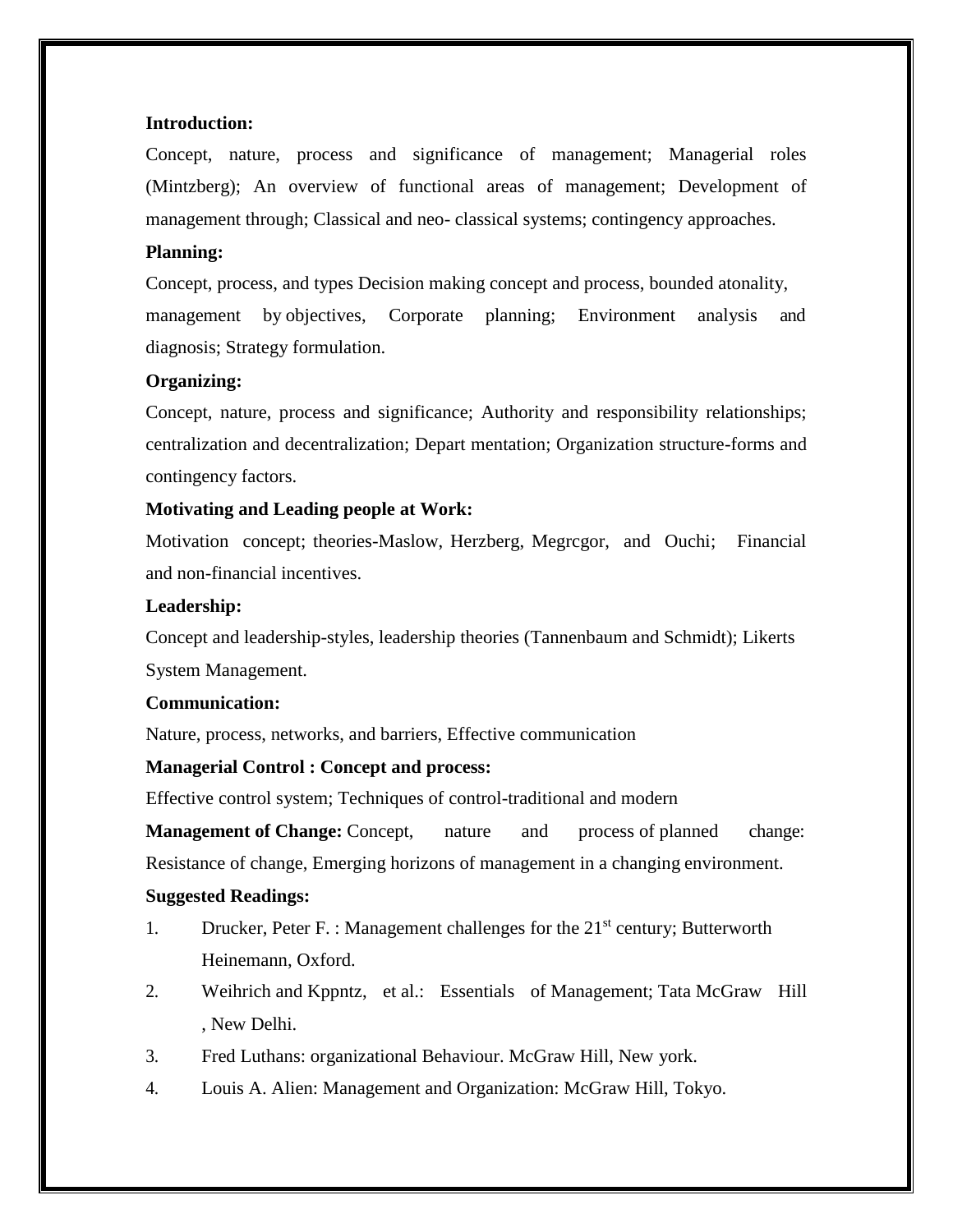- 5. Ansoff, H.J.: corporate strategy: McGraw Hill, New york.
- 6. Hampton, David R.: Modern Management; McGraw Hill, New york.
- 7. Stoner and Freeman: Management; prentice-Hall, New Delhi.
- 8. Maslow, Abraham: Motivation and personality: Harper and Row, New York 1954.
- 9. Hersey Paul and Blanchard Kenneth: Management of Orgnization Behaviour Utilizing the Human Resources; Prentice Hall of India, New Delhi.
- 10. Bancevish, J.M. and Matleson, M.T.: organizational Behaviour & Management; Irwith Homewood, Illinois.

# **Basics of Computer (BC06)**

**Max. Marks:100 50 Theory 50 Practical Time: 3 Hours** 

# **Fundamentals of Computers:**

Model of a digital of computer; functioning of a digital computer; historical evolution of computers, classification of computers, Human being vs. computer, input/output devices, storage devices, ypes of software; Application and system software, multiprogramme, operating system and its functions, time-sharing, multiprocessing, applications of computers in commerce, marketing, education and management.

# **Introduction to Windows:**

Types of windows, windows as an operating system, windows explorer, using clipboard, using paint brush, control panel, Installing a printer.

# **MS.WORD:**

Fundamentals of MS-WORD; Menus, toolbars, ruler scroll bar, creating editing, saying, importing, exporting and inserting files. Working with frames columns, pictures, tables, macros.

# **MS-Excel:**

Worksheet overview: Rows, columns, cell, menus, creating, worksheet, opening and saving worksheets, formatting, printing establishing worksheet links, tables creating and printing graphs, macros, using built-in functions.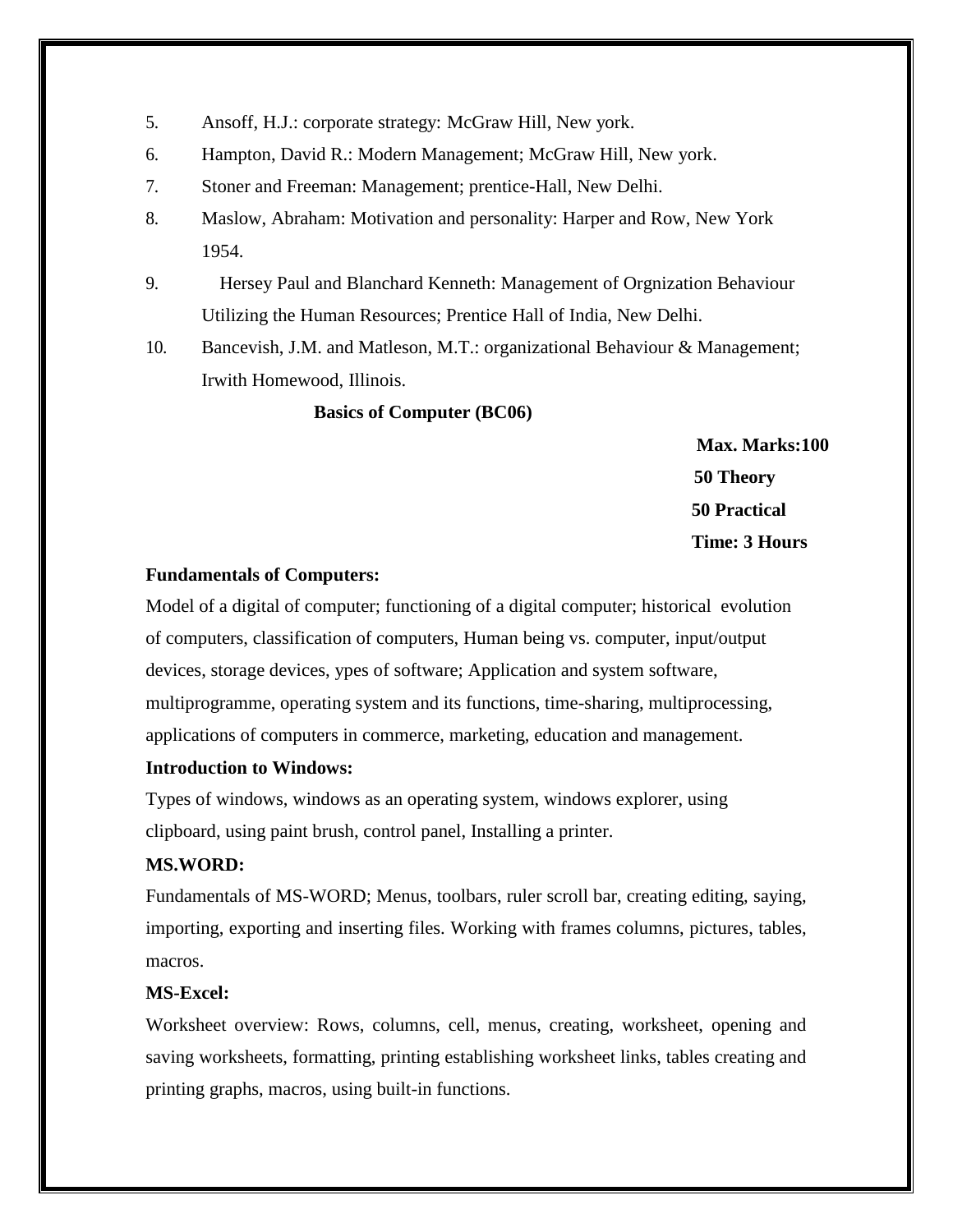**MS Word, MS-Excel, Windows**

# **ENVIRONMENTAL STUDIES (BC07)**

**Scheme of Examination:** In case of awarding the marks, the question paper should carry 100 marks. To structure of the question paper being:-

| Paper-1  | PART-A | <b>Short Answer Pattern</b>    | 20 Marks |
|----------|--------|--------------------------------|----------|
|          | PART-B | Essay Type with inbuilt choice | 40 Marks |
|          |        | <b>Internal Assessment</b>     | 15 Marks |
| Paper-11 | PART-C | Field Work (Practical)         | 25 Marks |
|          |        |                                |          |

The examination of this compulsory qualifying subject of Environmental Studies in case of the UCDL candidates will

also be conducted by the Examination Branch

of the University alongwith the annual examinations of other theory papers of the UCDL candidates of the respective UG streams. With regard to the Field Work (Practical), the UCDL candidates will be required to submit a Report of Practical Assignment of around 20 pages neatly written/typed, duly bound by  $31<sup>st</sup>$  May of the session which will be got evaluated by the Examination Branch of the University as in case or practical Assignment Project Report submitted by the UCDL candidates of other courses.

# **Instructions for the Examiners:**

Part-A Question 1 is compulsory and will contain ten short- answer type questions of 2 marks each covering the entire syllabus.

**Part-B** Eight essay type questions (with inbuilt choice) will be set from the entire syllabus and the candidates will be required to answer any four of them. Each essay type question will be of the 10 marks.

# **PCP/Contact Classes:**

The subject of Environmental Studies will also be taken up in the PCPs/ Contact Classes to be arranged by the University with number of lectures at par with other subjects/papers of the respective courses.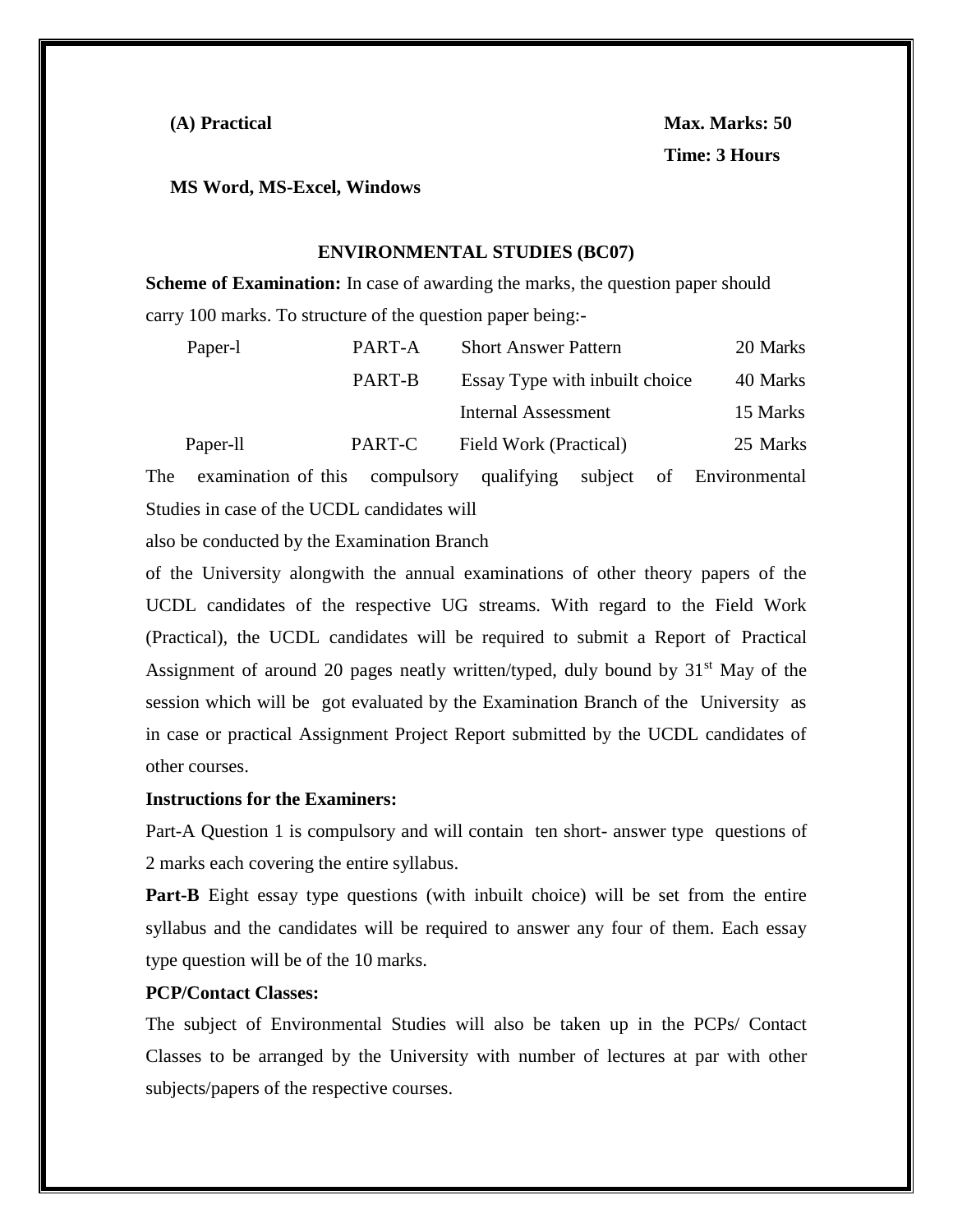Each candidate will be required to score minimum of 35% marks each in theory and Practical separately. The marks obtained in this qualifying paper will not be included in determining the percentage of marks/division obtained by them for the award of 'degree'. However, these will be shown in the detailed marks certificate of the subject.

The candidates, who will not able to pass in the subject of Environmental Studies (Theory and/or Field Work/Practical) in 1st year will have to qualify the same by appearing in the examination of Environment Studies in 2nd year or  $3<sup>rd</sup>$  year or thereafter by submitting a separate examination form and examination fee of Rs.750/ an ex-student as in the case of "Reappear/Compartment' candidates. There will, however, be no supplementary examination in the subject of Environmental Studies.

# **CORE MODULE SYLLABUS FOR ENVIRONMENTAL STUDIES FOR UNDER GRADUATE COURSES OF ALL BRANCHES OF HIGHER EDUCATION**

# **(AS APPROVED BY THE UGC)**

The Multidisciplinary nature of environmental studies; Definition; Scope and Importance, Need for public awareness.

# **Natural Resources**

Renewable and non-renewable more resources: Natural resources and associated problems

- (a) Forest resources: Use and over-exploitation deforestation, case studies, Timber extraction, mining, dams and their effects on forests and tribal people.
- (b) Water resources: Use and over-utilization of surface and ground water, floods, drought, conflicts overwater, dams: benefits and problems.
- (c) Mineral resources: Use and exploitation, environmental effects of extracting and using mineral resources, case studies.
- (d) Food resources: World food problems, changes caused by agriculture and overgrazing, effects of modem agriculture, fertilizer-pesicide problems, water logging, salinity, case studies.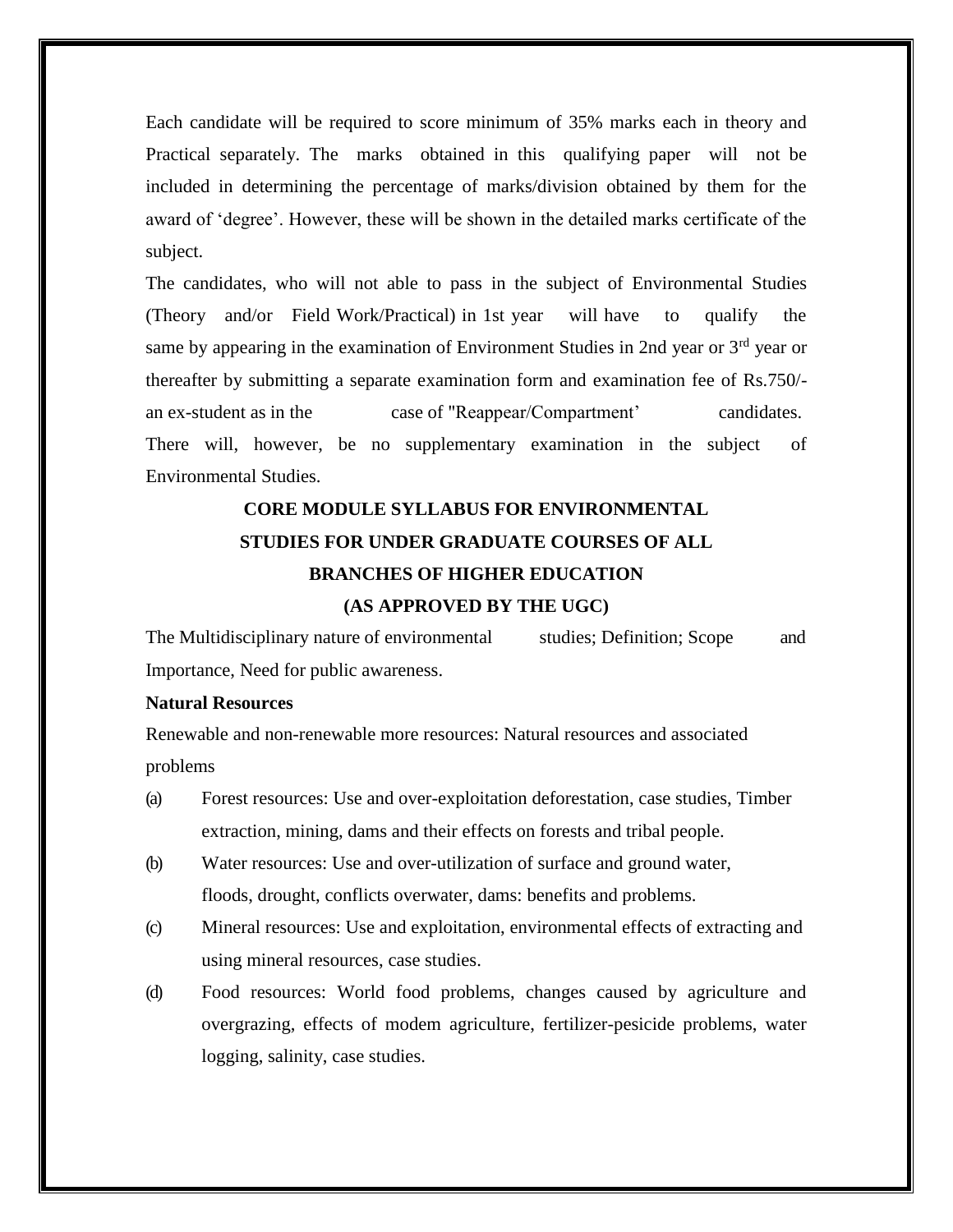- (e) Energy resources: Growing energy needs, renewable and non-renewable energy sources, use of alternate energy sources, case studies.
- (D Land recourses: Land as a resource, land degradation, man induced and slides, soil erosion and desertification.

-Role of an individual in conservation of natural resources.

-Equitable use of resources for sustainable lifestyles.

# **Ecosystem**

- Concept of a ecosystem.
- Structure and function of an ecosystem.
- Producers, consumers and decomposers
- Energy flow in the ecosystem
- Food chains, food webs and ecological pyramids
- Introduction, types, characteristic features, structure and function of the following ecosystem:-
- $\triangleright$  Forest ecosystem
- $\triangleright$  Grassland ecosystem
- **Desert ecosystem**
- Aquatic ecosystem (ponds, streams, lakes, rivers, oceans, estuaries)

# **Biodiversity and its Conservation**

- Introduction-Definition: genetic, species and ecosystem diversity.
- Biogeographically classification of India.
- Value of biodiversity: consumptive use, productive use, social, ethical, aesthetic and option value.
- Biodiversity at global, National and local levels.
- India as a mega-diversity nation.
- Hot-sports of biodiversity.
- Threats to biodiversity: habitat loss, poaching of wildlife, man- wildlife conflicts.
- Endangered and endemic species of India
- Conservation of biodiversity: In-situ and Ex-situ conservation and biodiversity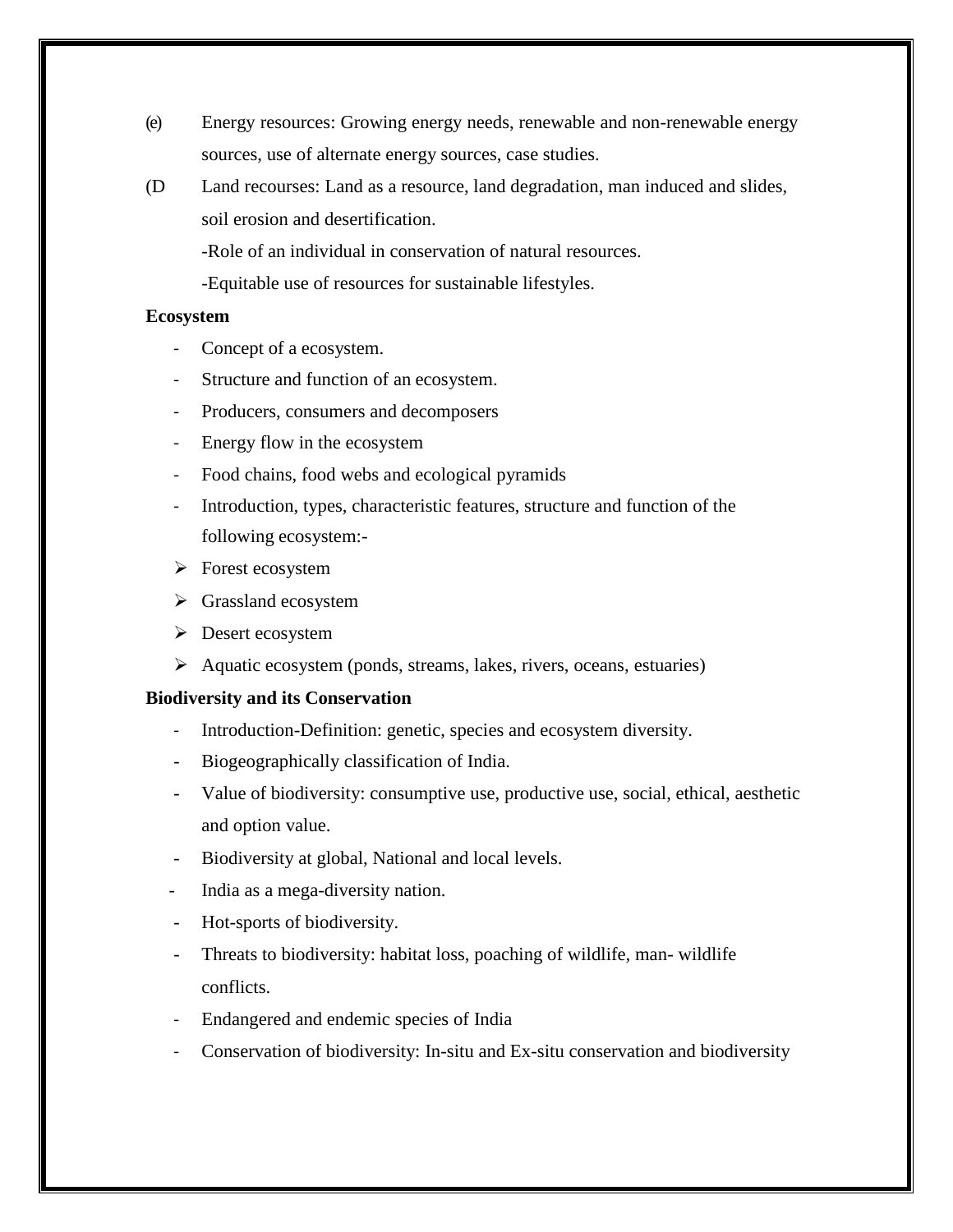# **Environmental Pollution**

# **Definition**

Cause, effects and control measures of:-

- a. Air Pollution
- b. Water Pollution
- c. Soul Pollution
- d. Marin Pollution
- e. Noise Pollution
- f. Thermal Pollution
- g. Nuclear Pollution
- Solid Waste Management Cause, effects and control measures of urban and industrial wastes.
- Role of an individual in prevention of pollution.
- Pollution case studies.
- Disaster Management: Floods, earthquake, cyclone and landslides.

# **Social Issues and the Environment**

- From Unsustainable to Sustainable development
- Urban problems related to energy
- Water conservation, rain water harvesting, watershed management.
- Resettlement and rehabilitation of people; its problems and concerns. Case studies
- Environment ethics: Issues and possible solutions.
- Climate change, global warming, acid rain, ozone layer depletion, nuclear accidents and holocaust. case studies.
- Wasteland reclamation
- Consumerism and waste products.
- Environment Protection Act.
- Air (Prevention and Control of Pollution) Act.
- Water (Prevention and Control of Pollution) Act.
- Wildlife Protection Act
- Forest Conservation Act.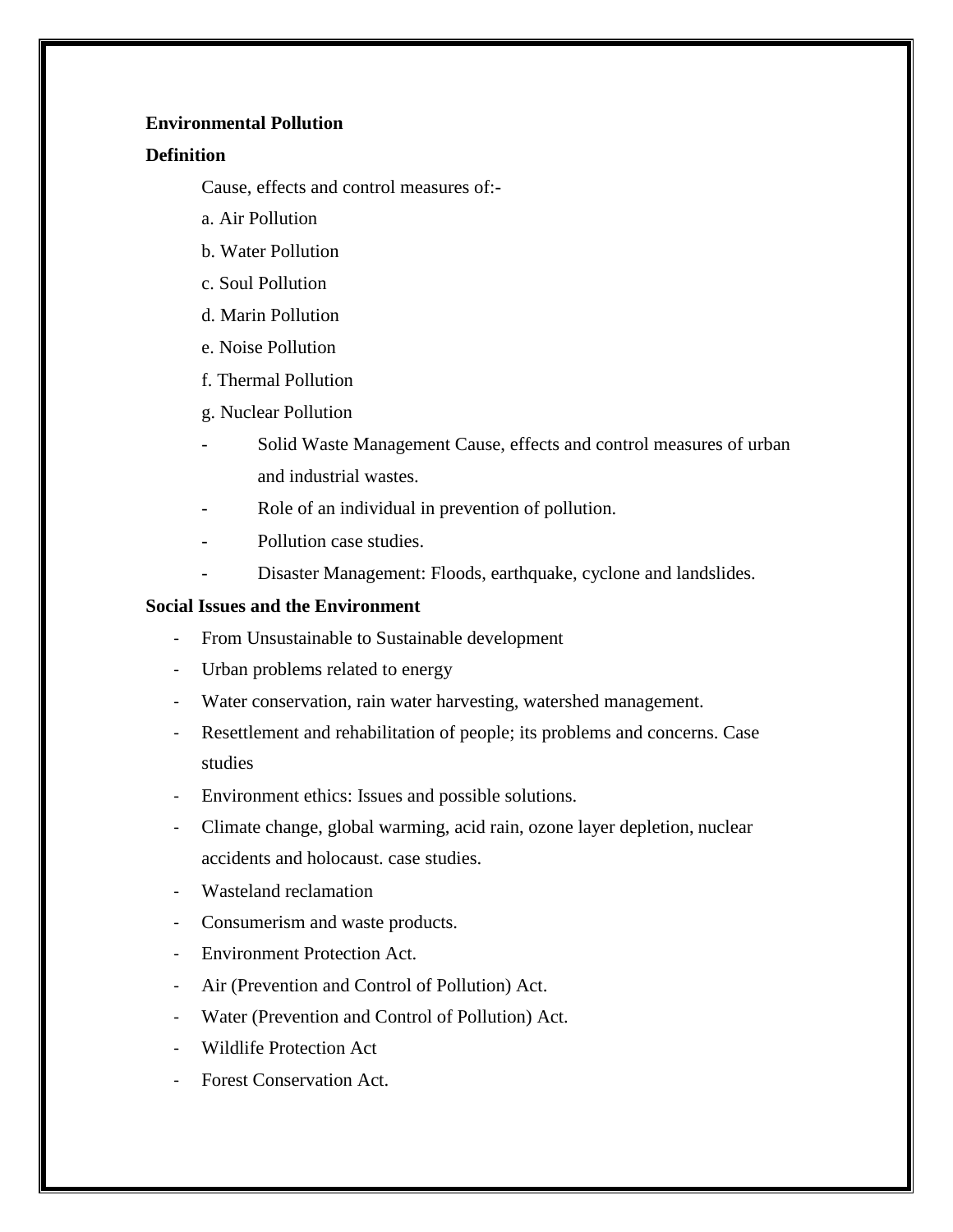- Issue involved in enforcement of environment legislation
- Public Awareness

# **Human Population and the Environment**

- Population growth, variation among nations.
- Population explosion Family Welfare Programme.
- Environmental and human health
- Human Rights
- Value Education
- HIV/AIDS
- Women and Child Welfare
- Role of Information Technology in Environmental and Human Health
- Case Studies

# **Field Work (Practical)**

- Visit to a local area to document environmental assets
	- river/forest/grasslands/h ills/mountain
- Visit to local polluted site- Urban/Rural/Industrial/Agricultural
- Study of common plant, insects, birds
- Study of simple ecosystem-pod, river, hill slopes etc.

# **References:**

- 1. Agarwal, K.c. 2001 Environmental Biology, Nidi publ., Ltd., Bikaner
- 2. Bharucha Erach, The Biodiversity of India, Mapin publishing pvt. Ltd., Ahmedabad - 390013, India. Email: @ (R)
- 3. Srunner, R.C. 1989, Hazardous Waste Incineration, McGraw Hill Incl., 4g0p.
- 4. B.S. Marin Poflution clanrlerson pross oxford (TB)
- 5. Cunningham, w.p. cooper, T.H. Gorhani, E. & Hepworth, M.T. 2oo1 ,Environmental Encyclopedia, Jaico publ. House, Mumbai, 1196p.
- 6. DeA"K. Environmental chemistry wiley Eastern Ltd.
- 7. Down to Earty, centre for science and Environment (R)
- 8. Gleick, H.P. 1993. Water in crisis, Pacific Institute for Studies in Dev Environment &Security, Stockholm Env. Institute. Oxford University